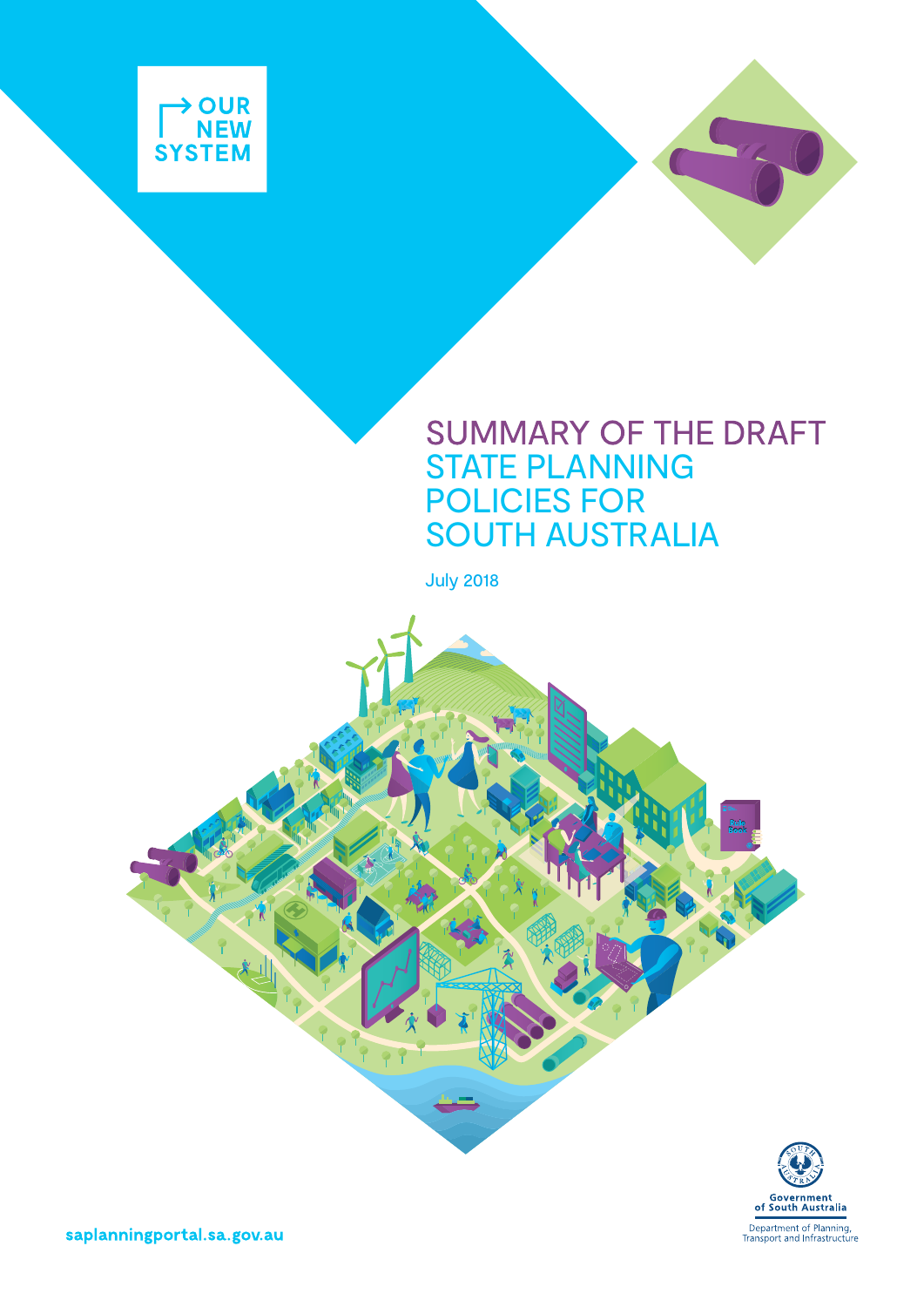

# INTRODUCTION

### **Draft State Planning Policies for South Australia**

As part of the new planning and development system being introduced in South Australia, the State Planning Commission has prepared draft State Planning Policies that will set a clear vision and priorities for our state's future.

This document summarises the *Draft State Planning* Policies (July 2018) for South Australia which are open for public consultation until mid-September.

We urge all stakeholders and community members to consider these policies, question whether they provide for the future you envisage for South Australia, and to provide feedback on what you like and/or how they can be improved.



### **Why are State Planning Policies important?**

#### A clear and collaborative vision for planning and design in South Australia

Establishing a clear set of planning and development priorities will support South Australia's liveability, sustainability and prosperity.

It will help us respond to modern opportunities and challenges including how to create affordable living, design quality spaces to live and work, support industry, meet the challenges of climate change and become a more resilient South Australia.

#### An early opportunity to have your say on future planning and design in South Australia

Consultation with stakeholders and the community has highlighted a desire to bring together multiple aspirations for South Australia across the whole of government.

These draft State Planning Policies are the result of genuine and inclusive collaboration with agencies and key stakeholders. But that is only the first step. The consultation period for public debate and input on these policies is an opportunity for discussion and improvement, ensuring that our new State Planning Policies will provide a clear and collaborative vision for planning and development across South Australia.

#### More certainty and consistency for planning authorities and communities in South Australia

Setting clear priorities will guide our planning system and provide greater certainty, consistency and efficiency for planning authorities and communities on decisions around infrastructure, housing, health, education, industry, energy and water and environmental resources.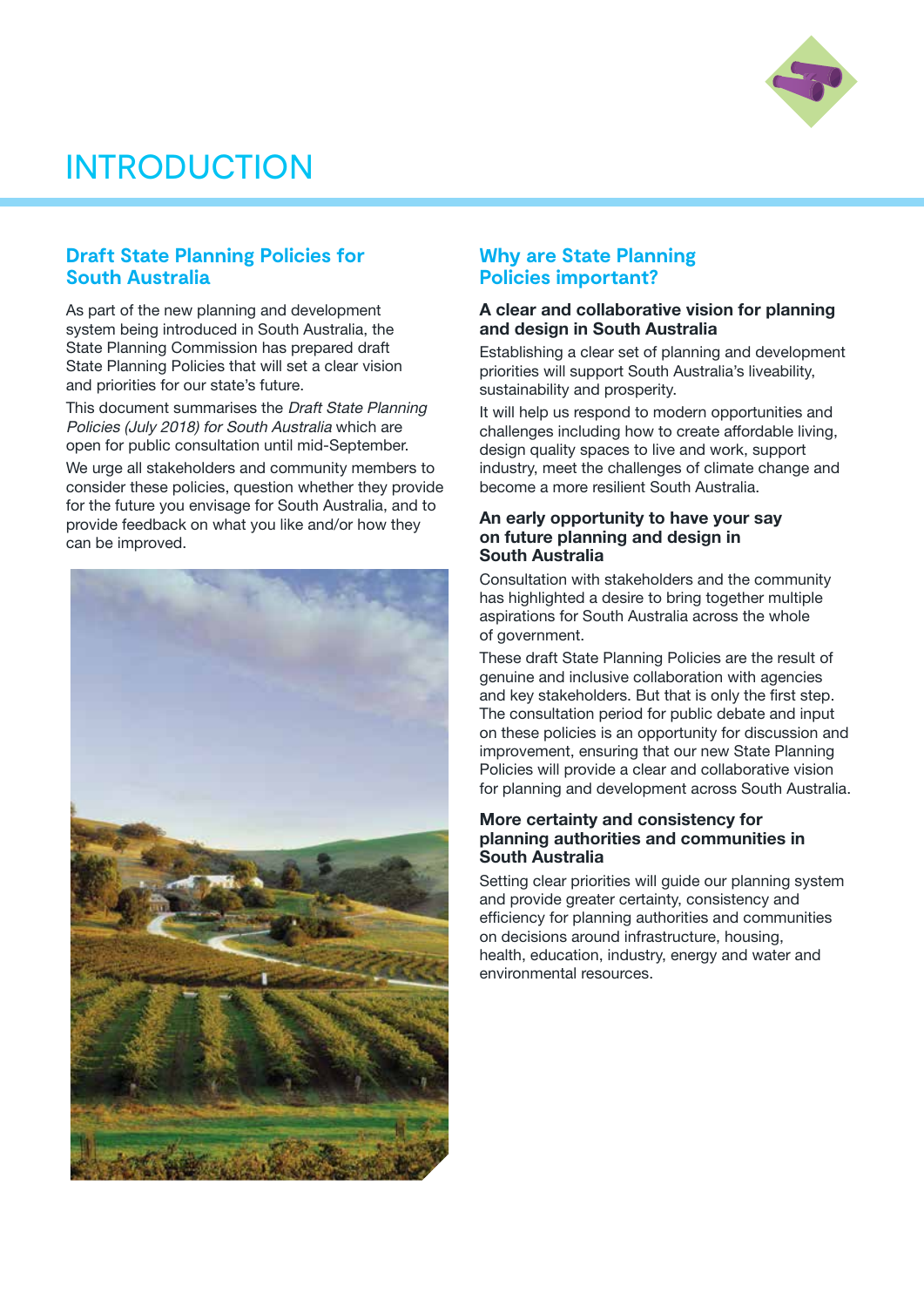

# HOW COULD THIS IMPACT ME?

## **A real life example of South Australia's planning and design priorities in action:**

It is critical that we keep communities safe from a range of hazards such as bushfire, flooding or coastal erosion.

This is why it is important to ensure that risks associated with bushfires are a key consideration in planning and design.

Once bushfire prone areas are mapped, the level of bushfire risk can then be considered when pinpointing future land uses. For example, development may not be supported in an area of extreme bushfire risk where there are land constraints such as only one access and exit point.

## **How State Planning Policies will work within the planning system:**



## **State Planning Policies will:**

- Set out a collaborative vision for planning and design in South Australia
- Help manage competing aspirations for our state, providing certainty and consistency
- Support regional and local plans for managing land supply and infrastructure
- Support the development of a clear set of planning rules for our state.

## **State Planning Policies will not:**

- Provide rules for specific assessments of proposed developments except in helping to set assessment guidelines for large complex developments that require environmental impact assessments. Under the new planning system, these specific rules will be contained in our state's new planning rulebook – the Planning and Design Code
- Address local planning issues that are better included within plans for regional areas.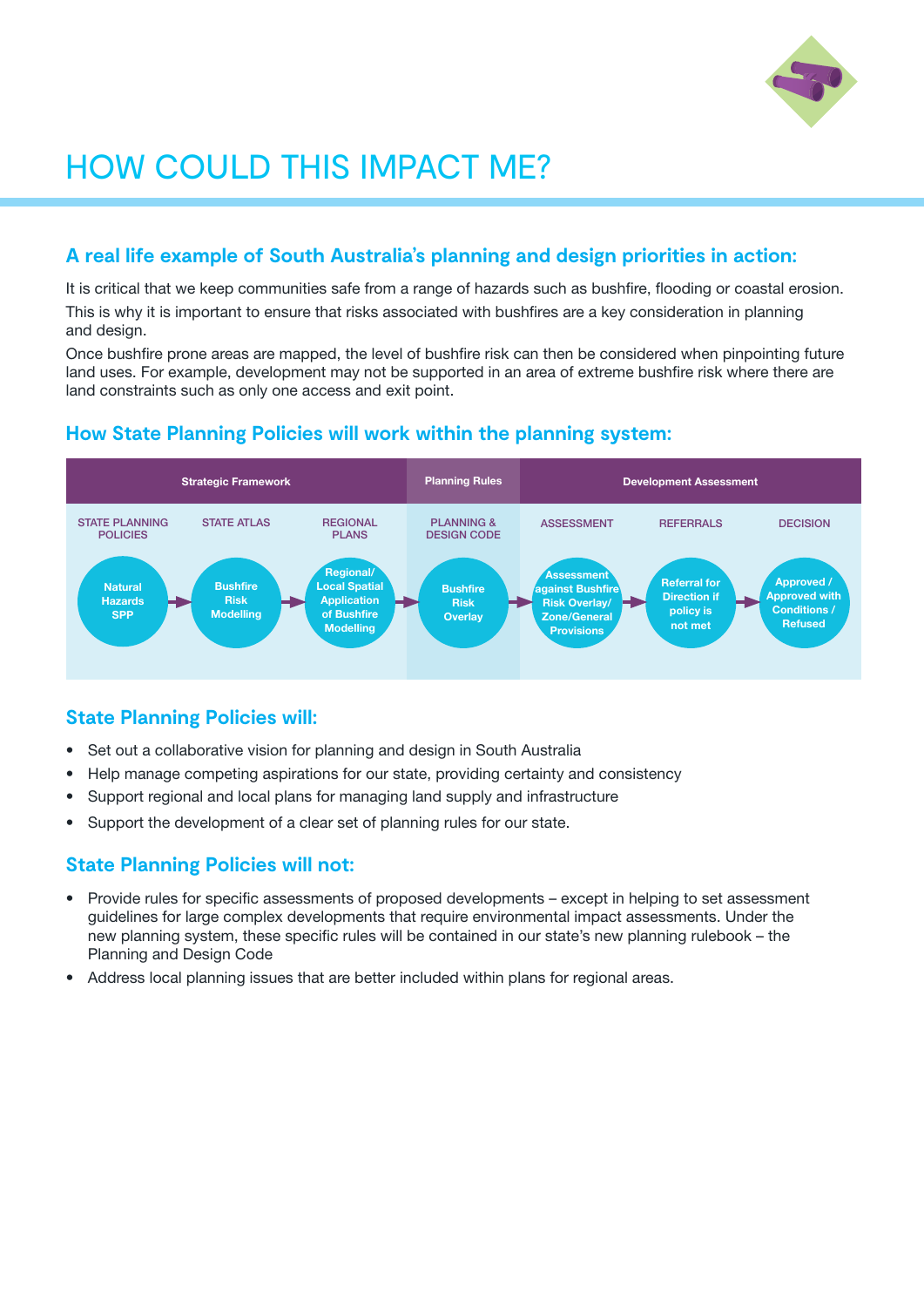## PRIORITIES FOR PLANNING AND DESIGN IN SOUTH AUSTRALIA – DRAFT STATE PLANNING POLICIES



The following is a short summary of the 16 draft State Planning Policies for South Australia, outlining proposed key objectives and policies. For a full explanation of each, please see the consultation paper – Draft State Planning Policies (July 2018) for South Australia.

## STATE PLANNING POLICY 1: INTEGRATED PLANNING

## **Objective**

Integrated planning is an essential approach for liveability, growth and economic development, maximising the benefits and positive long-term impacts of development and infrastructure investment.

- 1. Plan growth in areas of the state that are connected to, integrated with, and protect, existing and proposed transport routes, infrastructure, services, employment lands and their functions.
- 2. Ensure that areas of rural, landscape, environmental or food production significance within Greater Adelaide are protected from urban encroachment as provided for by the Environment and Food Production Areas legislation.
- 3. Provide an adequate supply of land outside the Environment and Food Production Areas that can accommodate housing and employment growth over the relevant forecast period. Based on current dynamics, the relevant forecast period is considered to be 10 years.
- 4. Manage growth in an orderly sequence to enable the cost-effective and timely delivery of investment in infrastructure commensurate with the rate of population growth into the future.
- 5. Plan for urban growth to protect and preserve opportunities for high value horticulture, tourism and landscape character areas.
- 6. Enable the regeneration and renewal of neighbourhoods to provide diverse, high quality and affordable housing supported by infrastructure, services and facilities.
- 7. Support housing choice and mixed-use development around activity centres, public transport nodes and strategic transit corridors with reduced carparking to encourage greater use of active transport options such as public transport, walking and cycling.
- 8. Support metropolitan Adelaide as a predominantly low to medium rise city, with high-rise focussed in the CBD, parts of the Park Lands Frame, significant urban boulevards and other strategic locations where the interface with lower rise areas can be managed.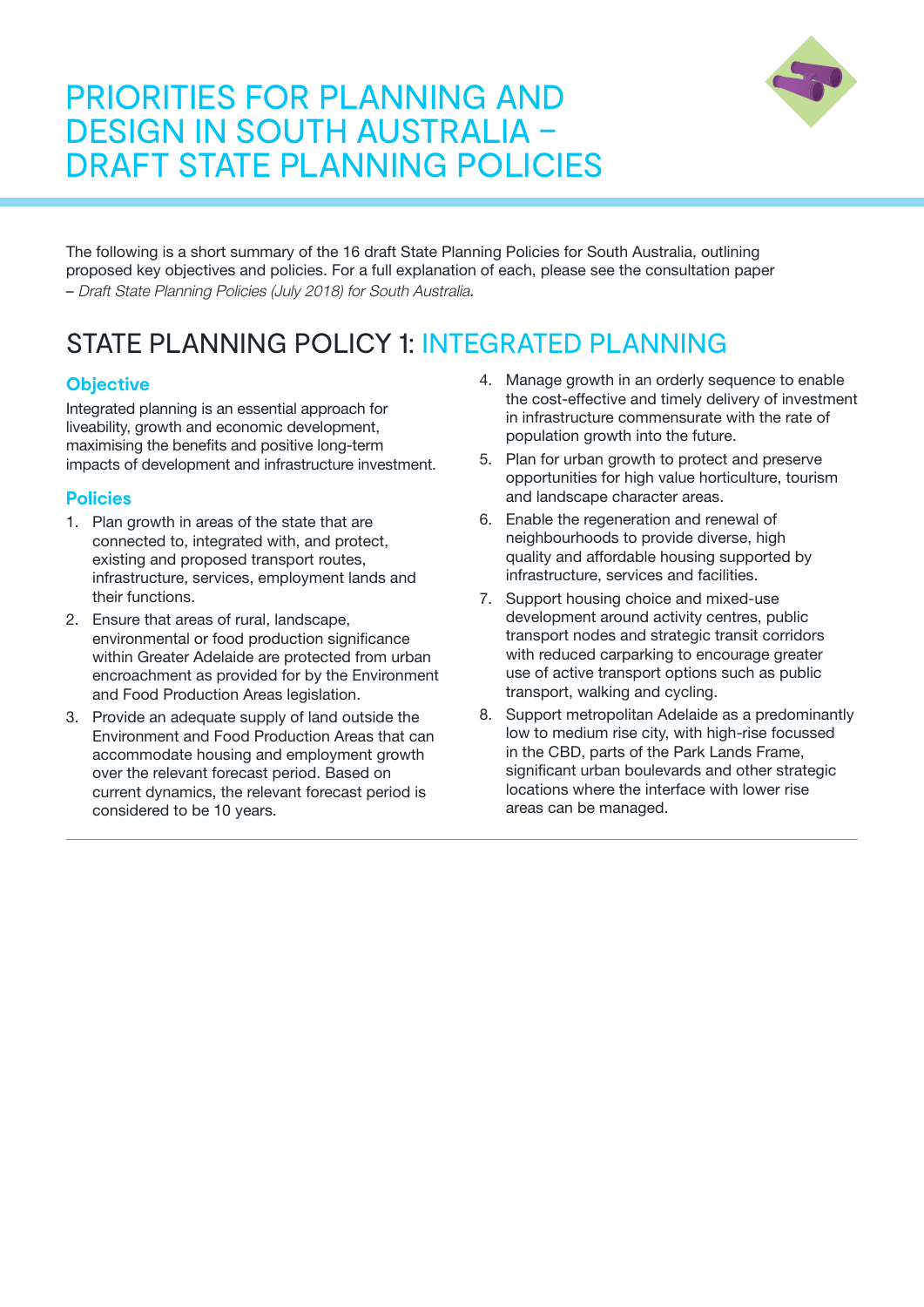

## STATE PLANNING POLICY 2: DESIGN QUALITY

### **Objective**

The Principles of Good Design are embedded within the planning system to elevate the design quality of South Australia's built and natural environment and public realm.

### **Policies**

- 1. Ensure plans encourage development that incorporates the Principles of Good Design.
- 2. Promote best practice in access and inclusion planning in the design of buildings and places by applying the principles of Universal Design, Access for All, Crime Prevention Through Environmental Design, Environmentally Sustainable Design and Water Sensitive Urban Design.
- 3. Ensure the development of safe, welcoming, comfortable and efficient buildings and places to reduce economic and social disparity.
- 4. Ensure design advice is considered early in the planning process for complex developments and utilises consistent and credible processes (such as a Design Review) to ensure better outcomes.
- 5. Promote a culture of good design to foster creative thinking, innovation and effective design processes within the planning industry, allied fields and general public.
- 6. Provide high quality, functional and accessible public green spaces and streetscapes, particularly in areas with increasing infill development, housing diversity, population growth, medium to high residential densities and urban renewal.
- 7. Prioritise performance based design quality outcomes in Adelaide City; heritage and character areas; places where medium-rise buildings interface with lower-rise development; mixed-use renewal precincts; transit corridors; and iconic locations that attract high levels of pedestrian activity and/or tourism.
- 8. Enable quality design solutions in the planning and design code for low-medium density development.

## **Principles of Good Design**

#### **Context**

Good design is contextual because it responds to the surrounding built and natural environment and contributes to the quality and character of a place.

#### **Inclusivity**

Good design is inclusive because it creates places for everyone to use and enjoy by optimising social opportunity and equitable access.

#### **Durability**

Good design is durable because it creates buildings and places that are fit for purpose, adaptable and long-lasting.

#### Value

Good design adds value by creating desirable places that promote community and local investment, as well as enhancing social and cultural value.

#### **Performance**

Good design performs well because it realises the project's potential for the benefit of all users and the broader community.

#### **Sustainability**

Good design is sustainable because it is environmentally responsible and supports longterm economic productivity, health and wellbeing.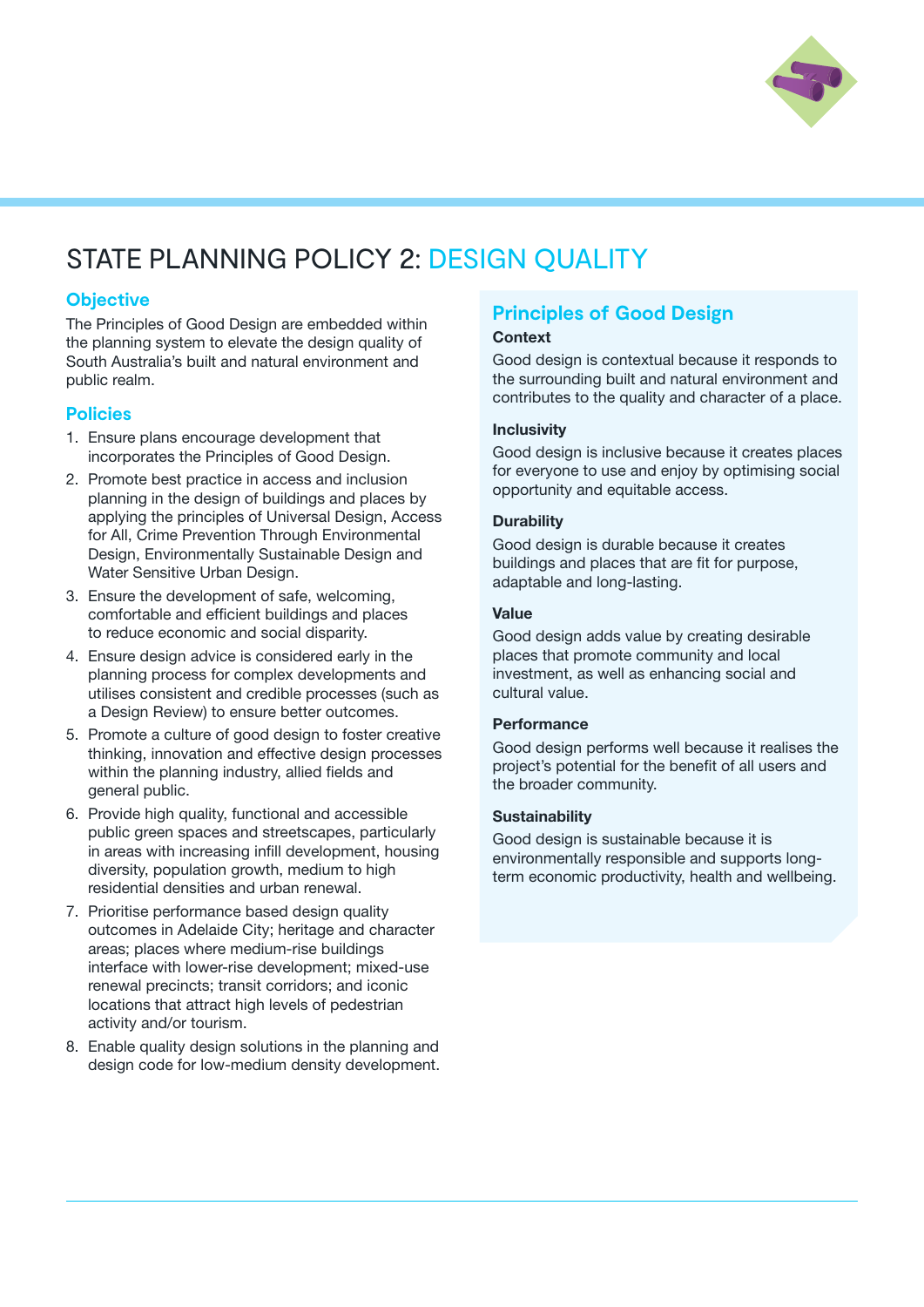

## STATE PLANNING POLICY 3: ADAPTIVE REUSE

### **Objective**

The adaptive reuse of existing buildings accommodates new and diverse uses.

### **Policies**

- 1. Remove barriers and encourage innovative and adaptive reuse of underutilised buildings and places to inspire urban regeneration, stimulate our economy and unlock latent investment opportunities.
- 2. Sponsor models of adaptive reuse that allow flexible access to public spaces and infrastructure.
- 3. Enable the repurposing and adaptive reuse of historical buildings and places that recognise and preserve our state's history.
- 4. Prioritise the adaptive reuse of buildings within the City of Adelaide and other mixed-use precincts.
- 5. Facilitate the conversion and adaption of existing commercial office buildings in the City of Adelaide for residential or mixed-use.
- 6. Provide a range of planning and development incentives and bonus schemes to streamline decision-making processes, provide dispensation on prescriptive requirements that constrain opportunities, and capitalise on related regulatory or financial incentives outside of the planning system.
- 7. Ensure performance-based building regulations are flexible to encourage the adaptability of existing buildings to new uses without compromising health and safety.

## STATE PLANNING POLICY 4: BIODIVERSITY

### **Objective**

Biodiversity is valued and conserved, and its integrity within natural ecosystems protected.

### **Policies**

- 1. Protect and minimise impacts of development on areas with recognised natural values, including areas of native vegetation and critical habitat.
- 2. Minimise the loss of biodiversity, where possible, in accordance with the mitigation hierarchy:
	- (a) Avoidance—avoid impacts on biodiversity
- (b) Minimisation—reduce the duration, intensity and/or extent of impacts
- (c) Rehabilitation/restoration—improve degraded or removed ecosystems following exposure to impacts.
- 3. Recognise that modified landscapes have environmental value and that development should be compatible with these values.
- 4. Encourage nature-based tourism and recreation that is compatible with, and at an appropriate scale for conserving the natural values of that landscape.

## STATE PLANNING POLICY 5: CLIMATE CHANGE

### **Objective**

Our greenhouse gas emissions are reduced and development that is climate-ready is promoted so that our economy, communities and environment will be more resilient to climate change impacts.

- 1. Create carbon-efficient living environments through a more compact urban form that supports active travel, walkability and the use of public transport.
- 2. Ensure the design of public places increases climate change resilience and future liveability.
- 3. Ensure the development of climate-smart buildings that reduce our demand for water and energy and mitigate the impacts of rising temperatures by encouraging water sensitive urban design, green infrastructure, urban greening and tree canopy enhancement.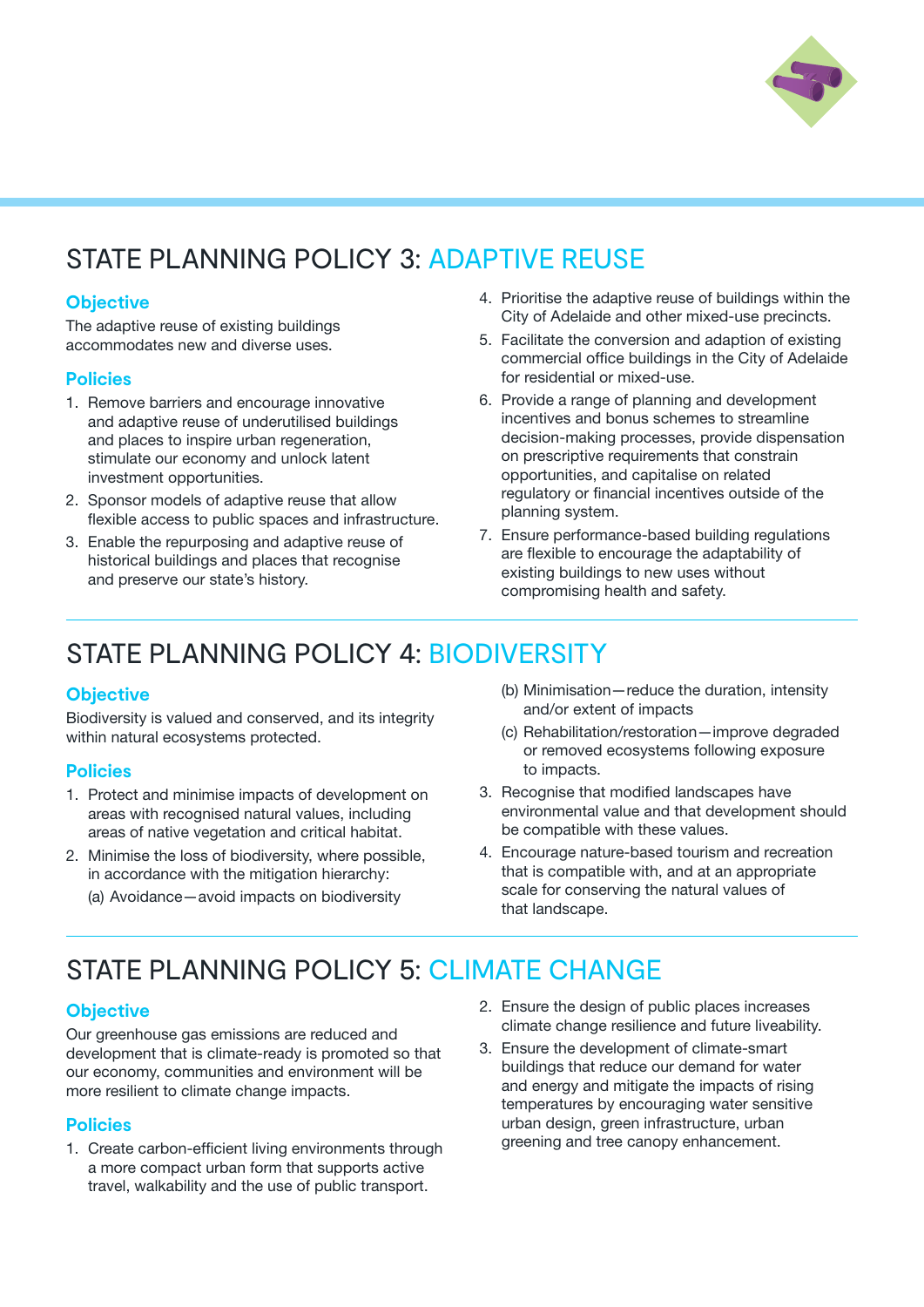

- 4. Avoid development in hazard-prone areas or, where unavoidable, ensure risks to people and property are mitigated to an acceptable or tolerable level through cost-effective measures.
- 5. Facilitate green technologies and industries that reduce reliance on carbon-based energy supplies.
- 6. Protect areas that provide biodiversity and maximise opportunities for carbon sequestration.
- 7. Ensure decision-making considers the impacts of climate change using the best available information on climate risk which is regularly reviewed and updated.
- 8. Support development that does not contribute to increasing our vulnerability or exacerbating the impacts of climate change and which makes the fullest possible contribution to mitigation.

## STATE PLANNING POLICY 6: HOUSING SUPPLY AND DIVERSITY

#### **Objective**

A range of diverse, affordable, well-serviced and sustainable housing and land choices is provided as, where and when required.

#### **Policies**

- 1. Enable the provision of a well-designed, diverse and affordable housing supply that responds to population growth and targets, and the evolving demographics and lifestyle needs of our current and future communities.
- 2. Ensure there is a timely supply of land for housing that is integrated with, and connected to, the range of services, facilities, public transport and infrastructure needed to support liveable and walkable neighbourhoods.
- 3. Support regional centres and town growth and the demand for increases in housing supply within the existing town footprint or outside towns where there is demonstrated demand and it is contiguous with the existing development area.
- 4. Promote residential and mixed-use development in centres and corridor catchments to achieve the

densities required to support the economic viability of these locations and the public transport services.

- 5. Provide a permissive and enabling policy environment for housing within residential zones, including the provision of small lot housing and aged care accommodation.
- 6. Increase the amount and diversity of residential accommodation in Adelaide City to support a variety of household types for a range of age and income groups, including students, professionals and the ageing.
- 7. Enable and encourage the provision of Affordable Housing through incentives such as planning policy bonuses or concessions (e.g. where major re-zonings are undertaken that increase development opportunities).
- 8. Support the creation of healthy neighbourhoods that include diverse housing options; enable access to local shops, community facilities and infrastructure; promote active travel and public transport use; and provide quality open space, recreation and sporting facilities.

## STATE PLANNING POLICY 7: CULTURAL HERITAGE

#### **Objective**

Places of cultural heritage significance and heritage areas are conserved for the benefit of our present and future generations.

- 1. Support and promote the sensitive and respectful use of our culturally and historically significant places.
- 2. Recognise and protect Indigenous cultural heritage sites and areas of significance.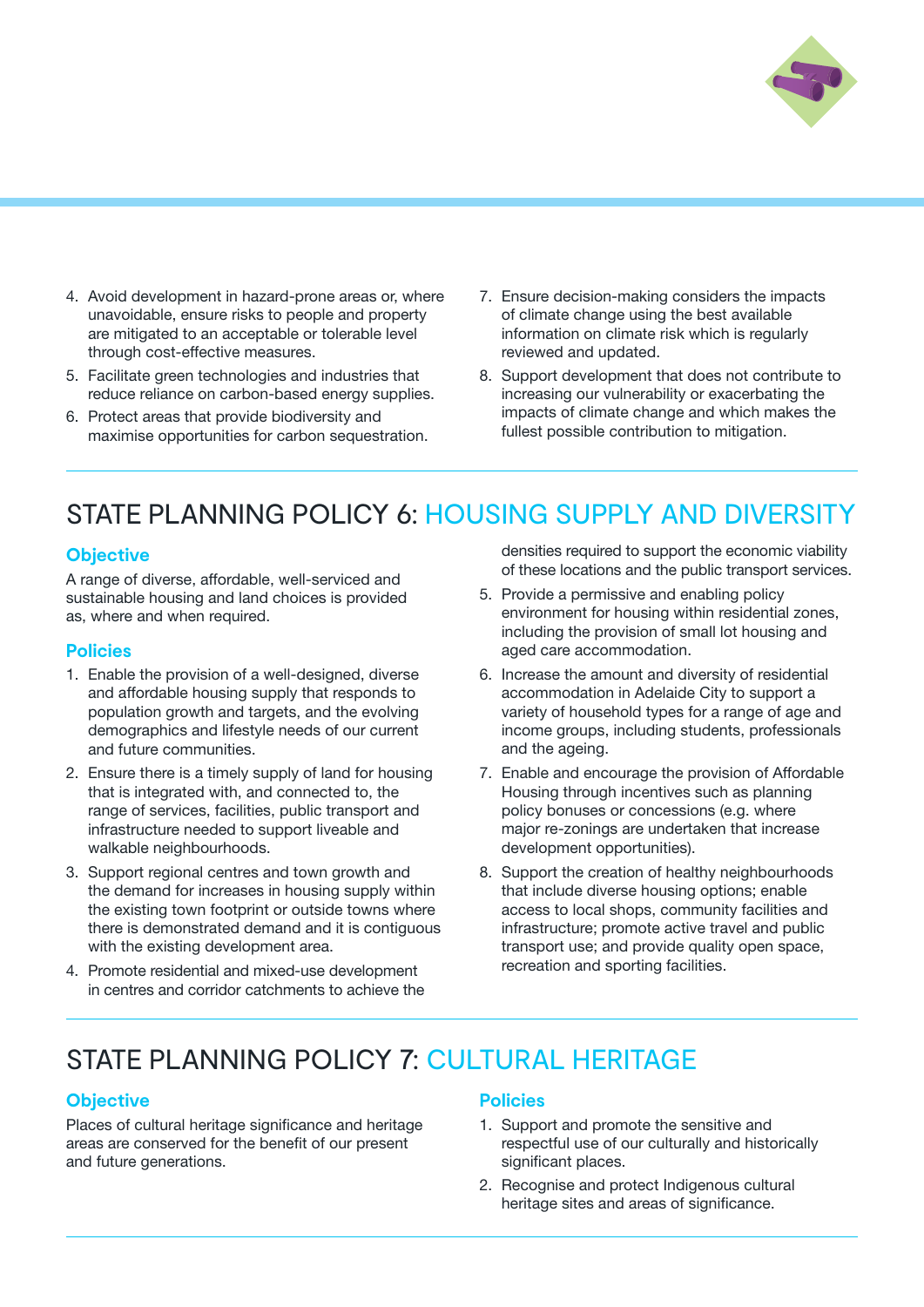

## STATE PLANNING POLICY 8: PRIMARY INDUSTRY

### **Objective**

A diverse and dynamic primary industry sector making the best use of natural and human assets.

#### **Policies**

- 1. Identify and protect key primary production assets and secure strategic opportunities for future primary industry development.
- 2. Create local conditions that support new and continuing investment in primary industry while

seeking to promote co-existence with adjoining primary industries and avoid land use conflicts.

- 3. Enable primary industry businesses to grow, adapt and evolve through technology adoption, intensification of production systems, business diversification, workforce attraction, and restructuring.
- 4. Equitably manage the interface between primary production and other land use types, especially at the edge of urban areas.

## STATE PLANNING POLICY 9: EMPLOYMENT LANDS

### **Objective**

Employment lands are protected from encroachment by incompatible development and are supported by appropriate transport systems and infrastructure.

- 1. Enable opportunities for employment that are connected to, and integrated with, housing, infrastructure, transport and essential services.
- 2. Support state-significant operations and industries and protect them from encroachment by incompatible and/or more sensitive land uses.
- 3. Support and promote adaptable policies that allow employment markets to evolve in response to changing business and community needs.
- 4. Promote new, latent and alternative employment by enabling a diverse range of flexible land use opportunities.
- 5. Protect prime industrial land for employment use where it provides connectivity to freight networks; enables a critical mass or cluster of activity; has the potential for expansion; is connected to skilled labour; is well serviced; and is not constrained by abutting land uses.
- 6. Allow for competition within the retail sector by providing an appropriate supply of land for all retail formats in areas that are accessible to communities.
- 7. Support sustainable tourism where the social, cultural and natural values underpinning the tourism developments are protected to maximise economic growth.
- 8. Strengthen the primacy of the city centre as the cultural, entertainment, tourism and economic focus of Greater Adelaide. Enhance its role as the centre for peak legal, financial and banking services, specialty health and medical services, higher education, the arts, and high-quality specialty retailers that contribute to Adelaide City's attributes as a destination.
- 9. Encourage the development of vibrant employment and residential mixed-use precincts where conflicts between uses can be managed.
- 10. Plan for employment and industrial precincts that improve economic productivity, are protected from encroachment, connect to efficient supply chains, and minimise transport impacts on existing communities.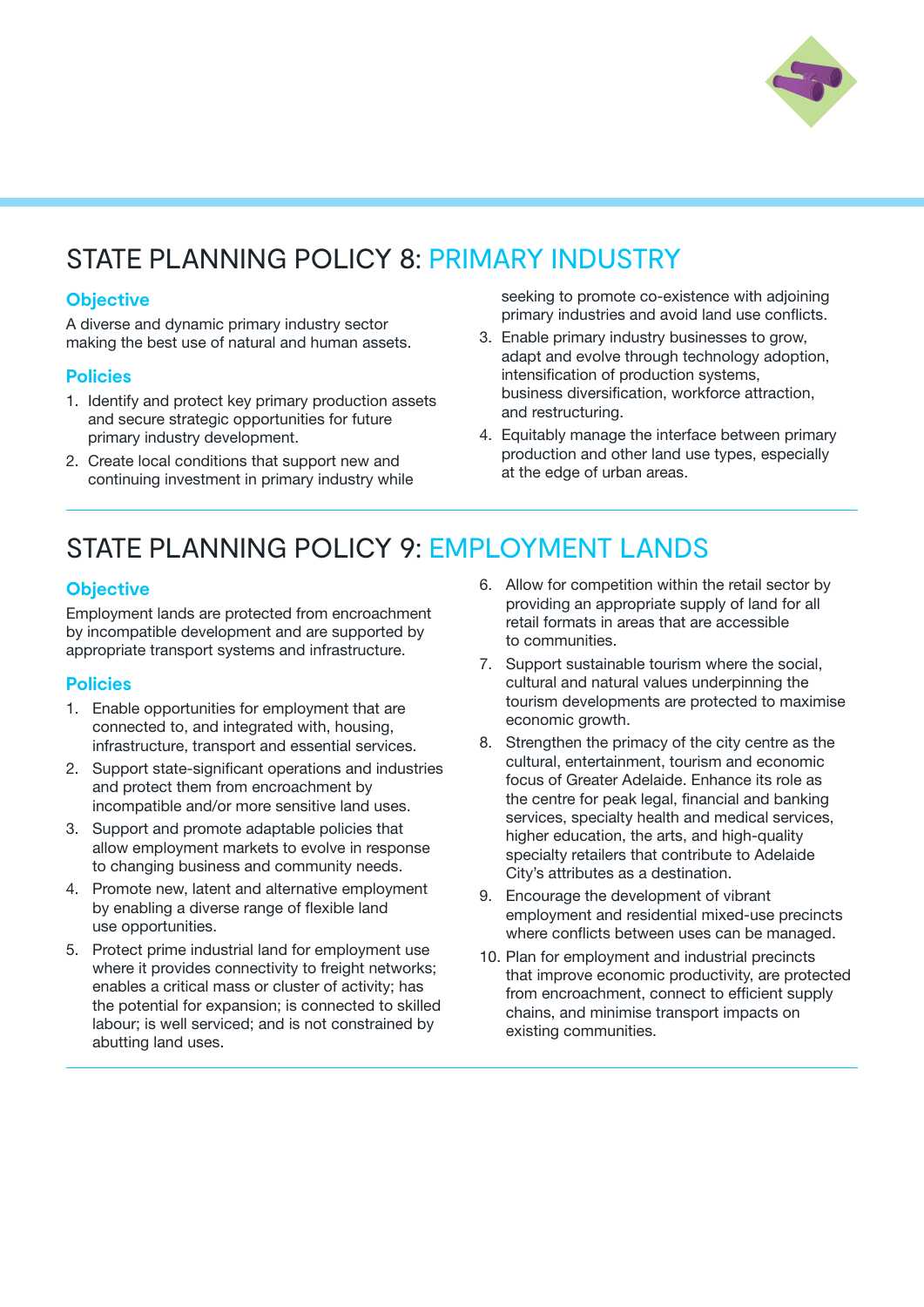

## STATE PLANNING POLICY 10: KEY RESOURCES

### **Objective**

Key resources continue to contribute to our state's economy and provide valued employment opportunities.

#### **Policies**

- 1. Define and protect mineral resources operations, associated infrastructure and undeveloped mineral resources from encroachment by incompatible land uses.
- 2. Plan for and implement development in the vicinity of undeveloped energy resources, energy resources operations and associated infrastructure to ensure their ongoing safe and efficient operation.
- 3. Identify and maintain strategic transport corridors and other key infrastructure required to support resource sector activities and their supply chains.

## STATE PLANNING POLICY 11: STRATEGIC TRANSPORT INFRASTRUCTURE

### **Objective**

Land development policies are integrated with existing and future transport infrastructure, services and functions to preserve and enhance the safe, efficient and reliable connectivity for people and business.

- 1. Enable an efficient, reliable and safe transport network connecting business to markets and people to places (i.e. where they live, work, visit and recreate).
- 2. Promote development that maximises the use of existing and planned investment in transport infrastructure and services.
- 3. Enable equitable contribution towards the provision of transport infrastructure and services to support land and property development.
- 4. Support the long-term sustainability and management of transport assets and the various modes that use these assets.
- 5. Minimise negative transport-related impacts on communities and the environment.
- 6. Enable and encourage the increased use of a wider variety of transport modes including public transport, walking and cycling to facilitate a reduced reliance on private vehicle travel.
- 7. Allow for the future expansion and intensification of strategic transport infrastructure and service provision (corridors and nodes) for passenger and freight movements.
- 8. Identify and protect the operations of key transport infrastructure, corridors and nodes (passenger and freight).
- 9. Enable development that is integrated with and capitalises on existing and future transport functions of transport corridors and nodes.
- 10.Plan development to take advantage of emerging technologies, including electric and alternative fuel vehicles, autonomous vehicles and on-demand transport opportunities.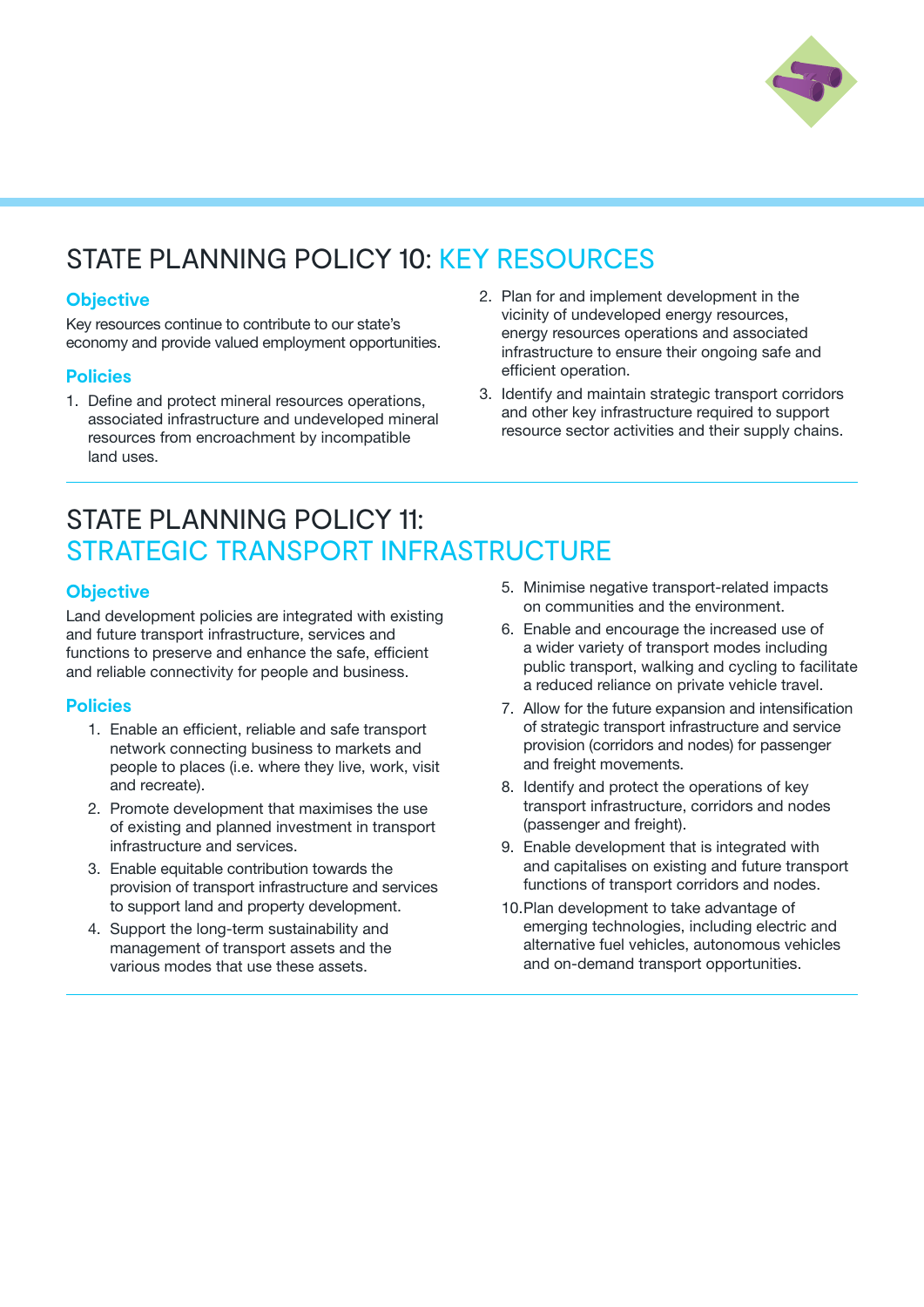

## STATE PLANNING POLICY 12: ENERGY

### **Objective**

The ongoing provision of sustainable, reliable and affordable energy options that meet the needs of community and business.

### **Policies**

- 1. Support the development of energy assets and infrastructure which are able to manage their impact on surrounding land uses, and the natural and built environment.
- 2. Support and promote alternative sources of energy supply at the neighbourhood level.
- 3. Facilitate access to strategic energy infrastructure corridors to support the interconnection between South Australia and the National Electricity Market.
- 4. Ensure development in the vicinity of major energy infrastructure locations and corridors (including easements) is planned and implemented in such a way as to maintain the safe and efficient delivery and functioning of the infrastructure.
- 5. Ensure renewable energy technologies support a stable energy market and continued supply and do not adversely affect the amenity of regional communities.

## STATE PLANNING POLICY 13: COASTAL ENVIRONMENT

### **Objective**

Protect and enhance the coastal environment and ensure that development is not affected by coastal hazards.

- 1. Ensure development is not at risk from current and future coastal hazards (including coastal flooding, erosion, inundation, dune drift and acid sulphate soils) consistent with the hierarchy of avoid, accommodate and adapt.
- 2. Balance social and economic development outcomes in coastal areas with the protection of the environment.
- 3. Protect and enhance the natural coastal environment and its resilience to a changing climate, including environmentally important features, such as mangroves, wetlands, sand dunes, cliff tops, native vegetation and important habitats.
- 4. Locate development in areas that are not subject to coastal hazards unless the development requires a coastal location and suitable hazard mitigation strategies are in place, taking into account projected sea level rise and coastal retreat.
- 5. Facilitate sustainable development that requires a coastal site, including eco-tourism, aquaculture, marinas and ports, in areas adjoining the foreshore, where environmental impacts can be managed or mitigated.
- 6. Maintain or enhance the scenic amenity of important natural coastal landscapes, views and vistas.
- 7. Ensure development maintains and enhances public access to coastal areas with minimal impact on the environment and amenity.
- 8. Locate low intensity recreational uses where environmental impacts on the coast will be minimal.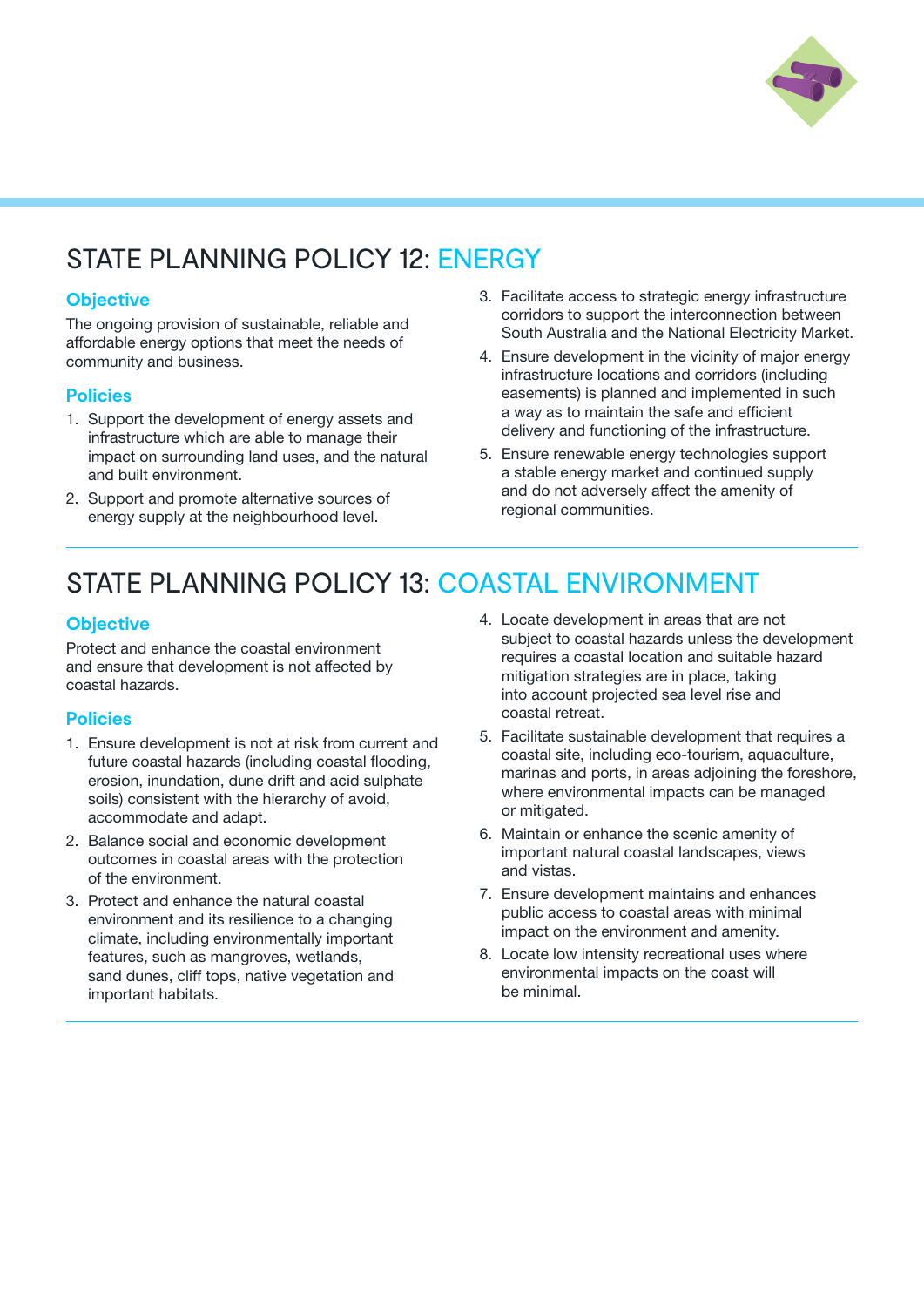

## STATE PLANNING POLICY 14: WATER SECURITY AND QUALITY

#### **Objective**

South Australia's water supply is protected from the adverse impacts of development.

#### Policies

- 1. Provide for the protection and security of the state's water supply to support a healthy environment, vibrant communities and a strong economy.
- 2. Prioritise the protection of water supply catchments including:
	- a. The Mount Lofty Ranges Watershed
- b. Water Protection Areas under the Environment Protection Act 1993
- c. The River Murray Protection Area under the River Murray Act 2003
- d. Prescribed water resources and wells under the Natural Resources Management Act 2004.
- 3. Provide for infrastructure and land use policy that aims to decrease flood risk and improve water quality and urban amenity.
- 4. Ensure our water supply, stormwater and wastewater infrastructure meets the needs of a growing population and economy while balancing environmental outcomes.

## STATE PLANNING POLICY 15: NATURAL HAZARDS

#### **Objective**

Communities and developments are protected from the adverse impacts of natural hazards.

#### **Policies**

- 1. Identify and minimise the risk to people, property and the environment from exposure to natural hazards including bushfire, terrestrial and coastal flooding, erosion, dune drift and acid sulphate soils.
- 2. Design and plan for development in accordance with a risk hierarchy of avoidance, adaptation and protection.
- 3. Locate critical infrastructure such as hospitals, telecommunications, transport systems and energy and water services in areas that are not exposed to risk from natural hazards.
- 4. Mitigate the impact of extreme heat events by designing public spaces and developments to create cooler micro-climates through the use of green infrastructure.
- 5. Protect key coastal areas and critical infrastructure at risk from sea level rise, coastal erosion and storm surges.

## STATE PLANNING POLICY 16: EMISSIONS AND HAZARDOUS ACTIVITIES

#### **Objective**

Communities and the environment are protected from risks associated with emissions, hazardous activities and site contamination, whilst industrial development remains viable.

- 1. Ensure our communities and the environment are protected from risks associated with emissions and radiation activities while ensuring that industrial and infrastructure development remains viable through:
	- a. Ensuring appropriate zoning and mixed uses are compatible
- b. Avoiding establishing incompatible land use interfaces through encroachment on industrial sites by maintaining adequate separation distances
- c. Incorporating engineering controls into building design where emissions or impacts are unavoidable
- 2. Ensure risk posed by known or potential contamination of sites is adequately assessed and managed to enable the appropriate development and safe use of land.